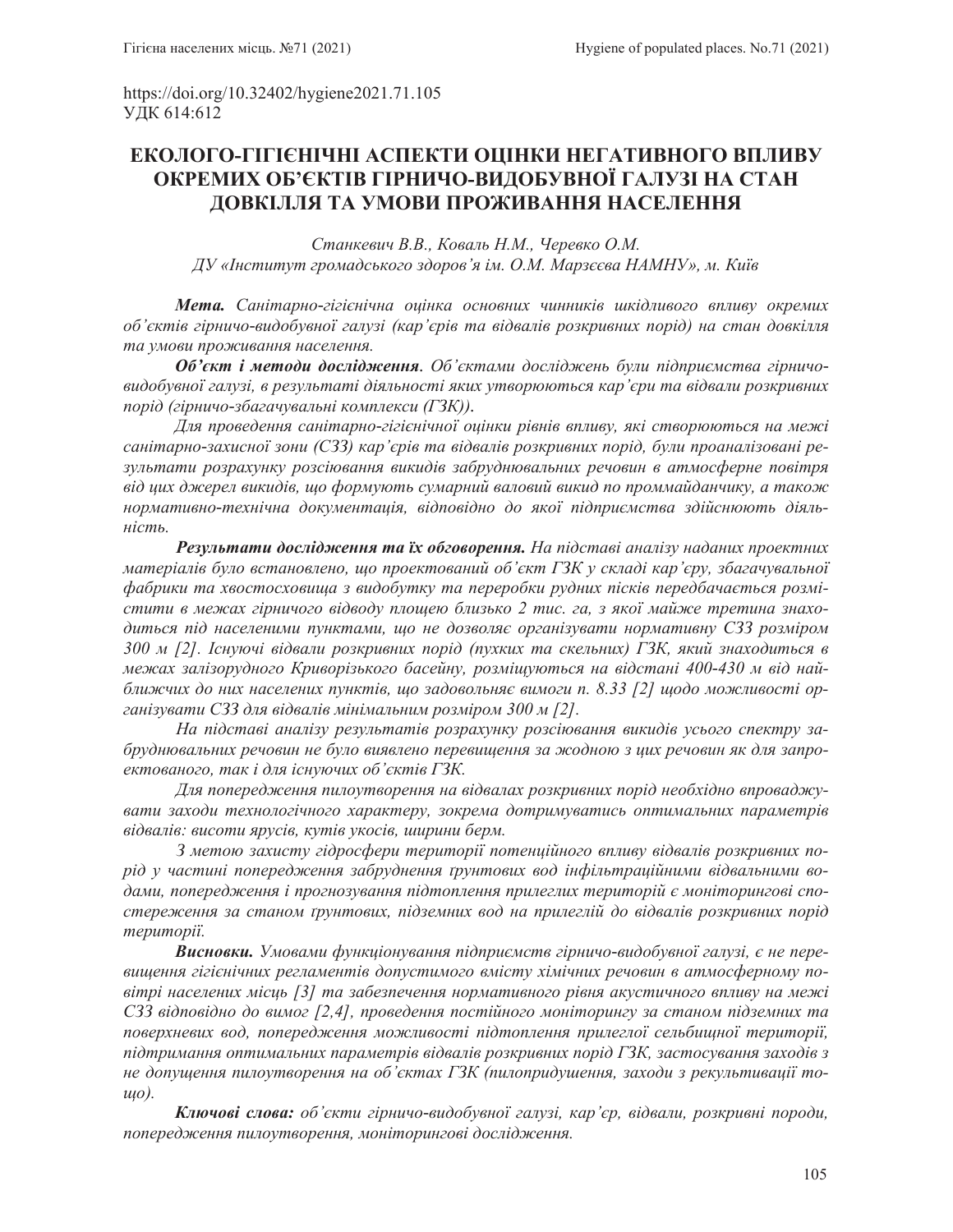## **ECOLOGICAL AND HYGIENIC ASPECTS OF ASSESSMENT OF THE NEGATIVE INFLUENCE OF CERTAIN MINING FACILITIES ON THE STATE OF THE ENVIRONMENT AND LIVING CONDITIONS OF THE POPULATION**

## *V.V. Stankevych, N.M. Koval, O.M. Cherevko State Institute «O.M. Marzieiev Institute for Public Health NAMSU», Kyiv*

*Objective. Sanitary and hygienic assessment of the main factors of harmful effects of certain objects of the mining industry (quarries and dumps of overburden) on the environment and living conditions of the population.*

*Materials and methods. The objects of research were the enterprises of the mining industry, as a result of which quarries and dumps of overburden (mining and processing complexes (mining complexes)) are formed.*

*To conduct a sanitary and hygienic assessment of the levels of impact created at the boundary of the sanitary protection zone (SPZ) of quarries and dumps of overburden, the results of calculating the scattering of pollutant emissions into the atmosphere from these emission sources, which form the total gross emissions. industrial site, as well as regulatory and technical documentation, according to which enterprises operate.* 

*Results. Based on the analysis of the provided design materials, it was established that the designed GOK facility as part of the quarry, concentrator and tailings for mining and processing of ore sands is expected to be located within a mining allotment of about 2 thousand hectares, of which almost a third is under settlements, which does not allow to organize a regulatory SPZ of 300 m [2]. Existing dumps of overburden (loose and rocky) GOK, which is located within the iron ore Kryvyi Rih basin, are located at a distance of 400-430 m from the nearest settlements, which meets the requirements of paragraph 8.33 [2] on the possibility of organizing SPZ for dumps minimum size 300 m [2].* 

*Based on the analysis of the results of the calculation of the emission scattering of the entire spectrum of pollutants, no excess was found for any of these substances for both the designed and existing GOK facilities.*

*To prevent dust formation on the heaps of overburden, it is necessary to implement technological measures, in particular to adhere to the optimal parameters of the heaps: the height of the tiers, the angles of the slopes, the width of the berms.* 

In order to protect the hydrosphere of the potential impact of overburden dumps in terms of *prevention of groundwater contamination by infiltration wastewater, prevention and forecasting of flooding of adjacent areas are monitoring observations of groundwater, groundwater in the area adjacent to the overburden dumps.* 

*Conclusions. Conditions for the operation of mining enterprises are not exceeding the hygienic regulations of the permissible content of chemicals in the air of settlements [3] and ensuring the regulatory level of acoustic impact at the SPZ in accordance with the requirements [2,4], constant monitoring of underground and surface waters, prevention of the possibility of flooding of the adjacent settlement area, maintenance of optimal parameters of dumps of overburden rocks of GOK, application of measures to prevent dust formation at GOK facilities (dust suppression, reclamation measures, etc.).*

*Keywords: mining facilities, quarries, dumps, overburden, dust prevention, monitoring studies.*

Особливістю розміщення підприємств гірничо-видобувної галузі з видобування (та переробки) корисних копалин, є їх прив'язка до родовищ цих копалин. Як правило, такі підприємства займають значні території як у межах гірничого відводу родовища, так і поза його межами для розміщення допоміжних виробничих підрозділів та супутніх об'єктів для забезпечення діяльності. ГЗК є одними з найбільш потужних об'єктів, які створюють підвищений антропогенний тиск у зоні свого розміщення, який формується впливом на ґрунт, водне та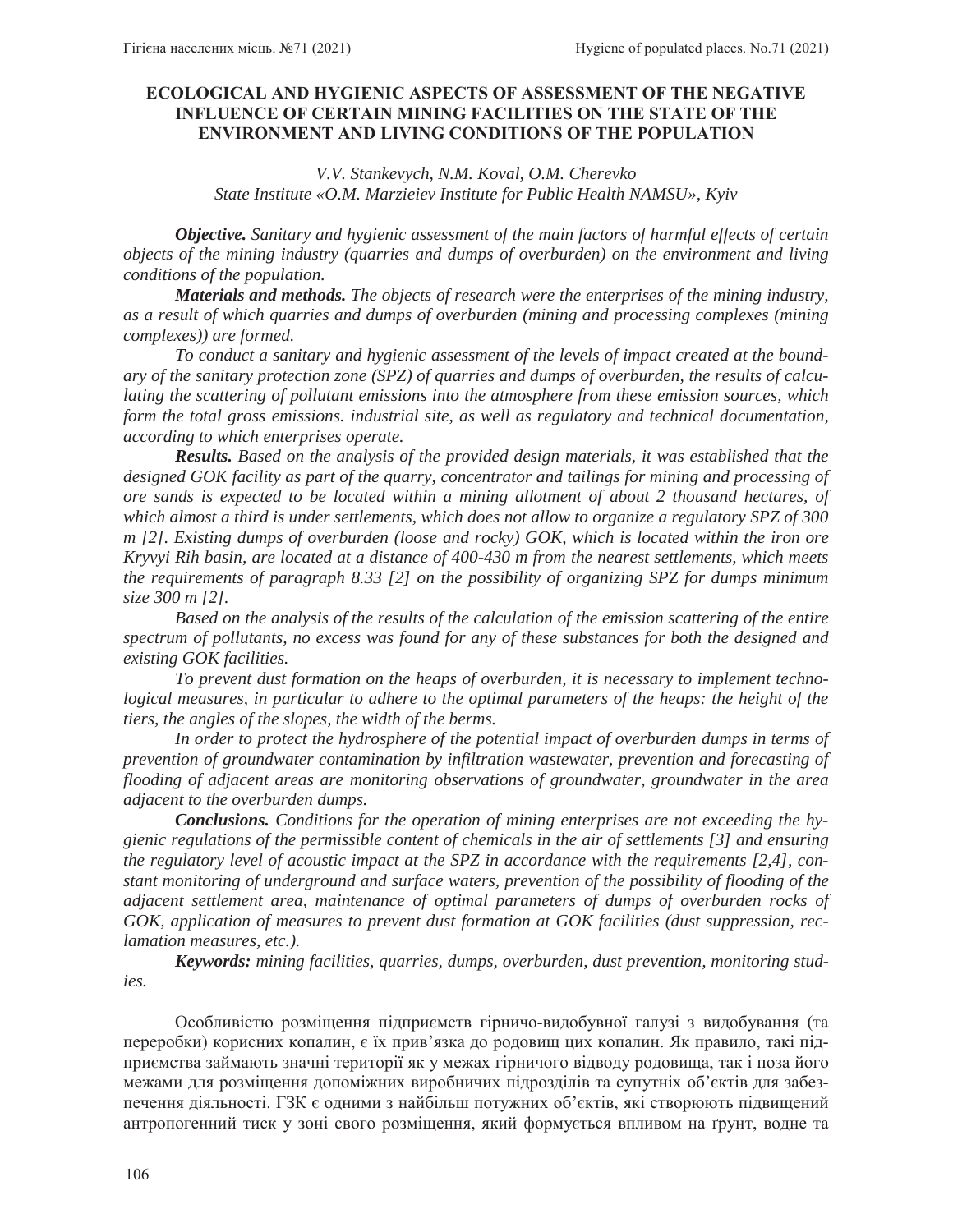повітряне середовища. Нерідко в межі ділянок, які заплановані до розроблення кар'єром, та розміщення інших необхідних виробничих структур, включно з відвалами розкривних порід, потрапляють існуючі населені пункти (як правило села та селища), що створює проблему відселення (повного чи часткового) їх мешканців. Функціонування таких підприємств супроводжується вилученням із загального господарського користування сотень тисяч гектарів родючих земель. Отже, такі структурні елементи ГЗК як кар'єри та відвали розкривних порід (пухких та скельних), не тільки змінюють природний ландшафт території шляхом ведення видобувних робіт, але й за рахунок формування потужних антропогенних утворень (відвалів) акумулюють величезні обсяги промислових відходів гірничо-видобувної галузі.

Відповідно до [3], п. 4 преамбули зазначено, що політика ЄС щодо захисту довкілля передбачає встановлення певних вимог з метою попередження або зменшення на скільки це можливо будь-якого шкідливого впливу на навколишнє середовище або здоров'я населення, що може виникнути в результаті управління відходами від видобувної промисловості (тверді відходи або шлами після переробки мінералів; гірничі відходи та пусті породи).

У цьому зв'язку, з метою мінімізації шкідливого впливу на здоров'я та умови проживання населення для кар'єрів та відвалів розкривних порід організовуються санітарнозахисні зони (СЗЗ) відповідно до вимог [2], на межі яких повинно забезпечуватись не перевищення нормативних показників їх шкідливих чинників впливу.

Вкрай важливою складовою системи поводження з промисловими відходами ГЗК є визначення класу їх небезпеки, що дозволяє передбачити та запобігти негативній дії цих відходів як на стан довкілля, так і на середовище життєдіяльності людей прилеглих сельбищних територій як під час операцій з ними, так і процесі тривалої експлуатації таких об'єктів – відвали, хвостосховища.

В ст. 5 «План управління відходами», п. 2 [1] планом управління відходами передбачається забезпечення короткострокового та довгострокового безпечного розміщення протягом фази розробки та після фази закриття споруд для відходів; попередження або мінімізація будь-якого негативного впливу в довгостроковому періоді та забезпечення довготривалої географічної стабільності будь-яких відвалів, тощо, що виникають на існуючій поверхні.

З огляду на вищевикладене, метою роботи було проведення санітарно-гігієнічної оцінки основних чинників шкідливого впливу окремих об'єктів гірничо-видобувної галузі (кар'єрів та відвалів розкривних порід) на стан довкілля та умови проживання населення

Об'єкт і методи дослідження. Об'єктами досліджень були існуючі та запроектовані підприємства гірничо-видобувної галузі, в результаті діяльності яких утворюються кар'єри та відвали розкривних порід (гірничо-збагачувальні комплекси (ГЗК)).

Для проведення санітарно-гігієнічної оцінки рівнів впливу, які створюються на межі санітарно-захисної зони (C33) кар'єрів та відвалів розкривних порід, були проаналізовані результати розрахунку розсіювання викидів забруднювальних речовин в атмосферне повітря від цих джерел викидів, що формують сумарний валовий викид по проммайданчику, а також нормативно-технічна документація, відповідно до якої підприємства здійснюють діяльність.

Результати дослідження та їх обговорення. На підставі аналізу наданих проектних матеріалів було встановлено, що проектований об'єкт ГЗК у складі кар'єру, збагачувальної фабрики та хвостосховища потужністю з видобутку та переробки рудних пісків близько 5,0 млн. т/рік передбачається розмістити в межах гірничого відводу площею близько 2 тис. га, з якої майже третина знаходиться під населеними пунктами, що не дозволяє організувати нормативну СЗЗ розміром 300 м для підприємств по видобуванню руд та нерудних копалин 3-го класу п. 3 «Підприємства по видобуванню металоїдів відкритим способом» [2]. У цьому зв'язку, II черга розробки родовища передбачає відселення частини домогосподарств.

Технологія розробки корисної копалини кар'єром передбачає гідровидобуток рудних пісків земснарядом із гідротранспортом їх на тимчасовий гідросклад рудних пісків або до вузла приготування пульпи, яка в подальшому гідротранспортом подаватиметься на збагачувальну фабрику.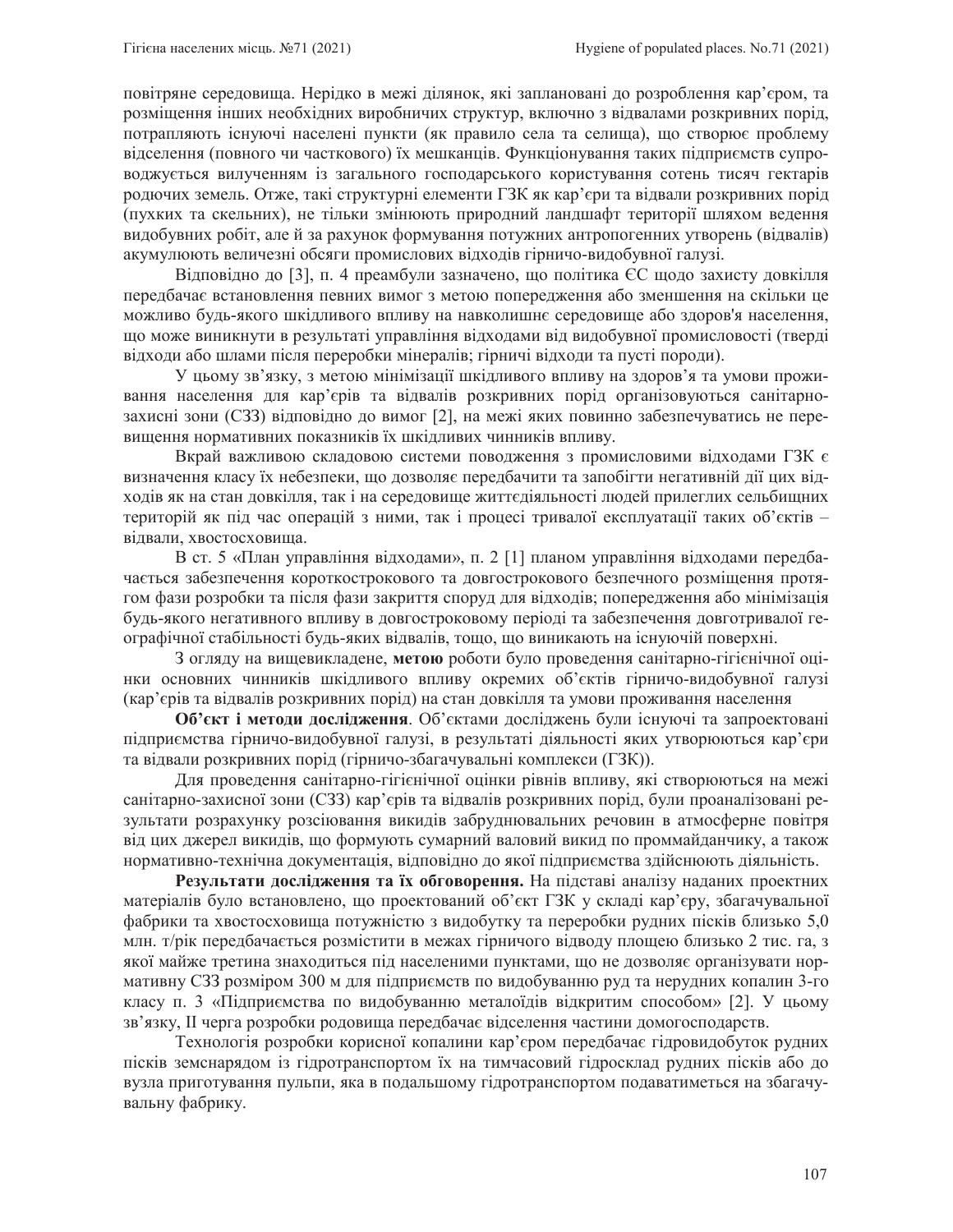Розкривні породи представлені м'якими породами (глиною, суглинками, супісками і пісками), тому піддаються прямій екскавації без застосування буро-вибухових робіт або іншого способу попереднього розпушування. Розкривні породи передбачається складувати у тимчасовий породний відвал, який буде розміщуватись у межах гірничого відводу з дотриманням нормативної СЗЗ розміром 300 м до житлової забудови як від майданчиківнакопичувачів відходів гірничо-видобувної промисловості (п. 8.33 [2]). По мірі відпрацювання корисної копалини кар'єром, передбачається використання заскладованих розкривних порід для його рекультивації шляхом засипки вільного простору, що задовольняє вимоги ст. 5 «План управління відходами», п. 2 [1] щодо повторного розміщення відходів у видобувних пустотах після видобутку мінеральних речовин.

Генуючі відвали розкривних порід (пухких та скельних) ГЗК, який знаходиться в межах залізорудного Криворізького басейну, розміщуються на відстані 400-430 м від найближчих до них населених пунктів, що задовольняє вимоги п. 8.33 [2]. Тобто, в даному випадку формально існує можливість організувати СЗЗ для відвалів мінімальним розміром 300 м, що потребує підтвердження як за результатами розрахунку розсіювання викидів забруднювальних речовин, враховуючи висоту площинного джерела викидів та переважаючий напрямок вітру, так і за фактичними рівнями шкідливих чинників від їх експлуатації.

Проєктна площа відвалу №1 – понад 350,0 га при висоті до 120 м; відвалу №2 – близько 850,0 га при висоті 90-130 м.

Встановлення відповідності рівня впливу діяльності об'єктів, що розглядаються, на стан атмосферного повітря [3] проводилось за результатами розрахунків розсіювання викидів забруднювальних речовин на межі СЗЗ та найближчої житлової забудови.

На підставі аналізу результатів розрахунку розсіювання викидів усього спектру забруднювальних речовин (окрім парникових газів) в атмосферному повітрі відповідно до ОНД-86 «Методика расчета концентраций в атмосферном воздухе вредных веществ, содержащихся в выбросах предприятий» (затверджена Держкомітетом СРСР по гідрометеорології і контролю природного середовища від 04.08.1986 р. №192; узгоджена Держбудом СРСР від 07.01.1986 р. №ДП-76-1; узгоджена МОЗ СРСР 07.02.1986 р. №04-4/259-4)) показали, що максимальні приземні концентрації цих речовин (з та без фону) не перевищуватимуть їх ГДК [3] та становитимуть (без урахування фону, у частках ГДК): на межі найближчої житлової забудови (100-150-180 м): 3,73x10<sup>-7</sup> - 0,297588; на межі нормативної СЗЗ (300 м) кар'єру:  $1,7x10^{-7}$  go 0,129546.

Аналіз результатів розрахунку розсіювання пріоритетної для відвалів забруднювальної речовини - речовини у вигляді суспендованих твердих часток, показав, що максимальне забруднення атмосфери на межі СЗЗ (300 м) цим полютантом (без урахування фонових показників) не перевищує 0,17 часток ГДК, з урахуванням фону - не перевищує 0,20 часток ГДК, що вказує на доволі високу ефективність впроваджених заходів щодо скорочення викидів забруднювальних речовин в атмосферне повітря, передбачених планом моніторингових досліджень.

Для попередження пилоутворення на відвалах розкривних порід необхідно впроваджувати заходи технологічного характеру:

- перед складуванням розкривних порід у відвали проводити їх попереднє зрошення в екскаваторних забоях і на перевантажувальних вузлах у кар'єрі;

- забезпечення стійкості ярусів відвалів та дотримання їх оптимальних параметрів;

- моніторингові спостереження за станом компонентів навколишнього природного середовища.

Здування пилу з поверхні відвалів здійснюється, насамперед, з їх укосів. Тому, з урахуванням атмосферних умов району розміщення відвалів розкривних порід для зменшення обсягів пилоутворення важливо дотримуватись саме оптимальних параметрів відвалів: висоти ярусів, кутів укосів, ширини берм.

Одним з негативних чинників впливу відвалів розкривних порід ГЗК на довкілля є вплив на гідросферу та можливе підтоплення прилеглих територій. З метою захисту гідрос-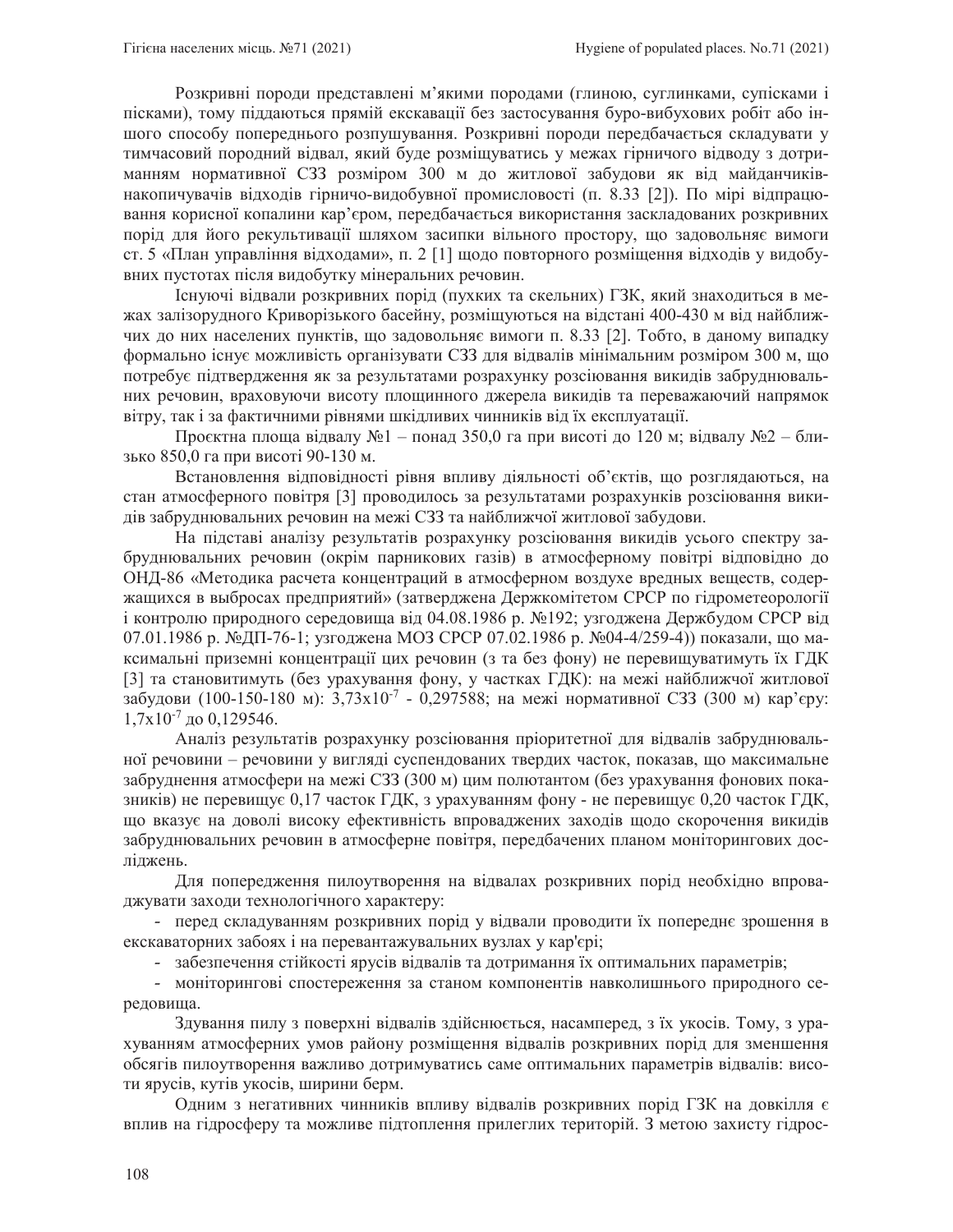фери території потенційного впливу відвалів розкривних порід у частині попередження забруднення грунтових вод інфільтраційними відвальними водами, попередження і прогнозування підтоплення прилеглих територій є моніторингові спостереження за станом ґрунтових, підземних вод на прилеглій до відвалів розкривних порід території, що проводяться на об'єктовому рівні по мережі режимних свердловин, що відносно рівномірно розташовані по площі з урахуванням гео- та гідроморфологічних особливостей території, візуальні огляди заскладованих на відвалах порід на предмет виявлення слідів хімічного вивітрювання.

Рівень виробничого акустичного впливу в межах проммайданчиків підприємств (проектованого та існуючого) не перевищує встановлених допустимих рівнів (ДР) згідно з вимогами ДСН 3.3.6.037-99 «Санітарні норми виробничого шуму, ультразвуку та інфразвуку». З урахуванням екранування відстанню, наявністю інших виробничих об'єктів у напрямку до існуючої найближчої житлової забудови, на межі СЗЗ об'єктів, що розглядаються, не слід очікувати перевищення ДР згідно з [4] та додатку №16 до [2].

#### **Висновки**

1. За масштабністю впливу на природне середовище, яке змінює не тільки природний ландшафт території ведення виробничої діяльності, але й вилучає величезні площі з господарського використання, ГЗК є одними з найбільш потужних об'єктів, які створюють підвищений антропогенний тиск у зоні свого розміщення, який формується впливом на ґрунт, водне та повітряне середовища..

2. Основою запобігання можливого наднормативного впливу на довкілля та умови проживання населення прилеглої до таких об'єктів сельбищної території є постійні моніторингові дослідження основних чинників шкідливого впливу об'єктів гірничо-видобувної галузі (кар'єрів та відвалів розкривних порід), а також санітарно-гігієнічна оцінка рівнів їх впливу.

3. Умовами функціонування підприємств гірничо-видобувної галузі, є не перевищення гігієнічних регламентів допустимого вмісту хімічних речовин в атмосферному повітрі населених місць [3] та забезпечення нормативного рівня акустичного впливу на межі СЗЗ відповідно до вимог [2,4], проведення постійного моніторингу за станом підземних та поверхневих вод, попередження можливості підтоплення прилеглої сельбищної території, підтримання оптимальних параметрів відвалів розкривних порід ГЗК, застосування заходів з не допущення пилоутворення на об'єктах ГЗК (пилопридушення, заходи з рекультивації тощо).

## ЛІТЕРАТУРА

- 1. Директива 2006/21/СС від 15.03.2006 р. Про управління відходами видобувних підприємств та про внесення змін до Директиви 2004/35/ЄС. ОВ L 102, 11.04.2006 (2006L0021 –  $UA - 07.08.2009 - 001.001$ ). 15 c.
- 2. Державні санітарні правила планування та забудови населених пунктів, затверджені Наказом МОЗУ від 19.06.1996 р. №173. Зб. важливих офіційних матеріалів з санітарних і протиепідемічних питань. К., 1996. Т. 5, ч. 1. С. 6-93.
- 3. Гігієнічні регламенти допустимого вмісту хімічних і біологічних речовин в атмосферному повітрі населених місць, затверджених наказом MO3 від 14.01.2020 р. №52. URL : https://zakon.rada.gov.ua/laws/show/z0156-20.
- 4. Державні санітарні норми допустимих рівнів шуму в приміщеннях житлових та громадських будинків і на території житлової забудови. ДСН 463-19 (затверджені наказом МОЗ від 22.02.2019 p. N\pse463). URL : https://zakon.rada.gov.ua/laws/show/z0281-19.

## REFERENCES

1. Dyrektyva 2006/21/IeS vid 15.03.2006 r. Pro upravlinnia vidkhodamy vydobuvnykh pidpryiemstv ta pro vnesennia zmin do Dyrektyvy 2004/35/IeS. – OB L 102, 11.04.2006 (2006L0021 – UA – 07.08.2009 – 001.001) [Directive 2006/21/EU of 15.03.2006 on the Management of Waste